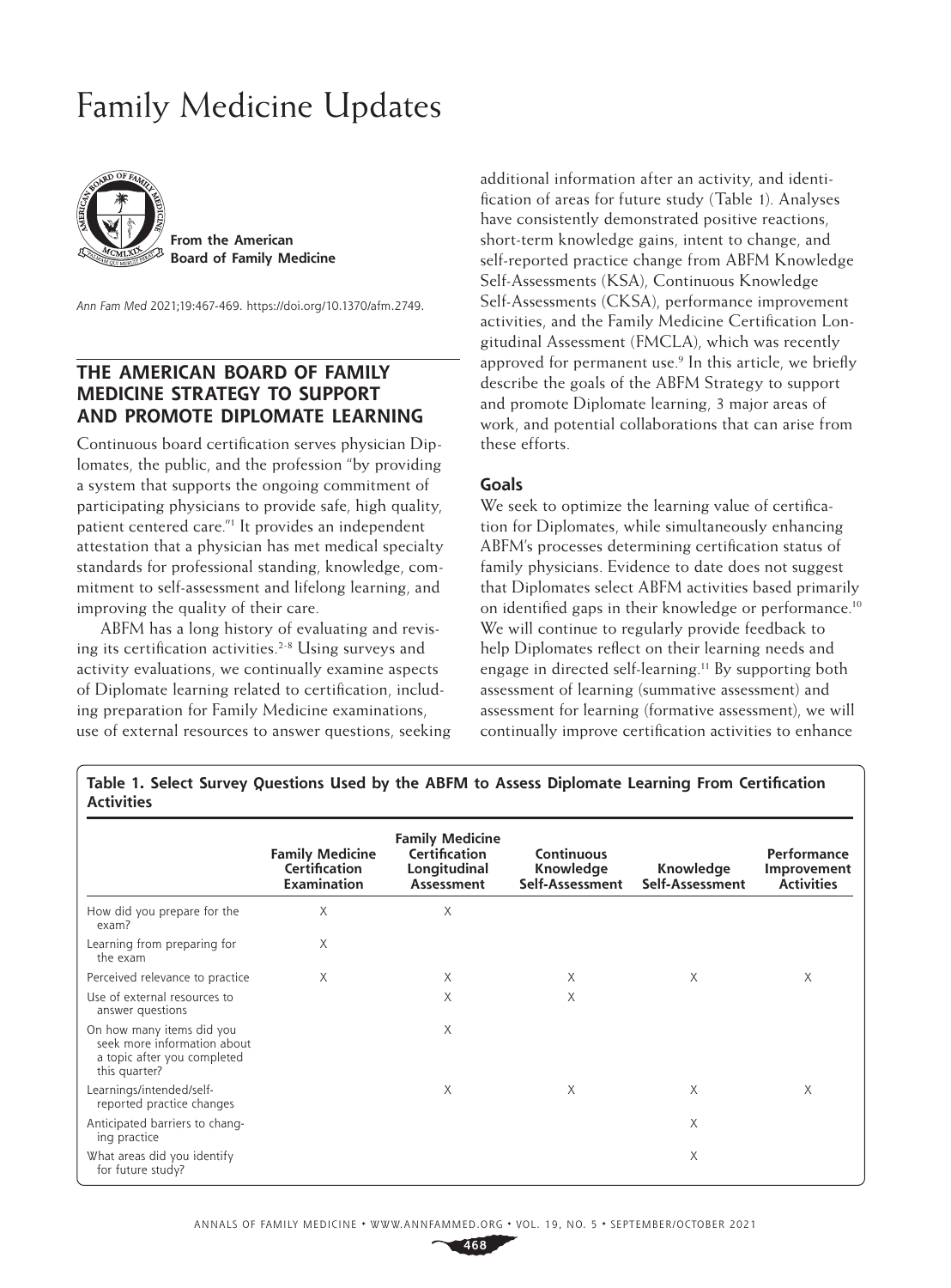relevance, reduce burden, and support clinical mastery across Diplomates' careers.

The strategy is:

• Grounded in theory and evidence about **adult learning**, including longitudinal, spaced, interactive, multimodal, reflective, repeated, and reinforced formats associated with improvement in physician practice.<sup>11-13</sup> • Informed by Diplomate **feedback**, including feedback that has already helped us develop FMCLA<sup>9</sup> and improve our KSAs.14

• Built on a framework of **continuous** professional development (CPD).15

Additionally, it will:

• Enable development of competencies **beyond medical knowledge,** including communication skills, teambased care, professionalism, patient-centered care, population health, and models of care delivery.

• Provide additional opportunities for **customization** to individual practice type and scope while recognizing the need for general learning required to be an effective, broad-based, personal physician.

• **Augment** learning opportunities provided by the American Academy of Family Physicians (AAFP) and other education providers.

The Strategy includes the following major components:

#### **Enhancing Longitudinal Assessment**

Participating Diplomates found the FMCLA pilot useful for identifying individual knowledge strengths and weaknesses and supporting learning. Nearly 90% reported using FMCLA as part of their ongoing knowledge acquisition. Over 80% reported that FMCLA stimulated patient care changes. The data also indicates a low correlation between Diplomate confidence in their answer to a question and if they were actually correct. Stakes also seem to matter—despite being correct more often, Diplomates reported lower confidence in FMCLA responses than in CKSA, another longitudinal but self-assessment–only activity. These findings are consistent with studies showing that in the absence of data, physicians (like other professionals), are not particularly accurate in self-assessment.<sup>16,17</sup>

We plan to further enhance FMCLA and CKSA by including testing points in critiques and improving the individual reports showing overall performance over time and within knowledge blueprint categories. We are also piloting the effectiveness of spaced repetition<sup>11</sup> of questions, especially those answered incorrectly but with high confidence, in improving knowledge retention and transfer to different clinical scenarios. We will also explore whether longitudinal assessment improves a physician's ability to self-assess, plan, monitor, and address their own performance.<sup>18</sup>

## **Developing Measures of Engagement and Enhancing Measures of Learning**

ABFM post-activity completion surveys have provided us with some indicators of diplomate learning and engagement. The FMCLA pilot provided us with other potential indicators. The average time to read and answer a question was 2.3 minutes (most commonly the time was less than 45 seconds). Ninety-four percent of the time, critiques were viewed for less than 2 minutes. In addition to refining these indicators, we plan to explore other measures of Diplomate learning over time.19,20 We hope this information will help us improve our activities and inform individual learning plans.

### **Connecting Learning Across the Components of Continuing Certification**

We envision a future where Diplomates use ABFM certification activities not solely to fulfill requirements, but as an essential part of their CPD.<sup>15</sup> Diplomates would select practice-relevant lifelong learning activities based on gaps identified from their ABFM assessments and external performance data. Question feedback and reports from ABFM activities can highlight opportunities for additional learning. KSA, CKSA, journal articles (an ABFM Journal Club is in pilot phase), targeted continuing medical education (CME), and other individual learning efforts can be utilized for deeper learning. Diplomates can apply this new knowledge through performance improvement activities (external or internal to ABFM) and use subsequent data and ABFM assessments to assess their progress. The cycle could continue until Diplomates achieve their goals. We aim to refine Diplomate feedback to facilitate these cycles and explore the impact on processes and outcomes of care.

#### **Moving Forward**

ABFM activities are just one part of ongoing learning and development for family physicians. We want ABFM activities to provide Diplomates with a valuable, objective look at their learning needs, enabling them to select targeted educational and improvement activities to address gaps in knowledge and practice performance. We intend to collaborate with educational, quality improvement, and other experts as we pursue this work. We envision the possibility of sharing deidentified information that could inform educational opportunities offered by the AAFP, AAFP state chapters, health systems, and other CME/continuing professional development (CPD) providers. By connecting the assessment role of ABFM with the intrinsic desire to continuously learn and improve that motivates our Diplomates and our Family Medicine partners, we aim